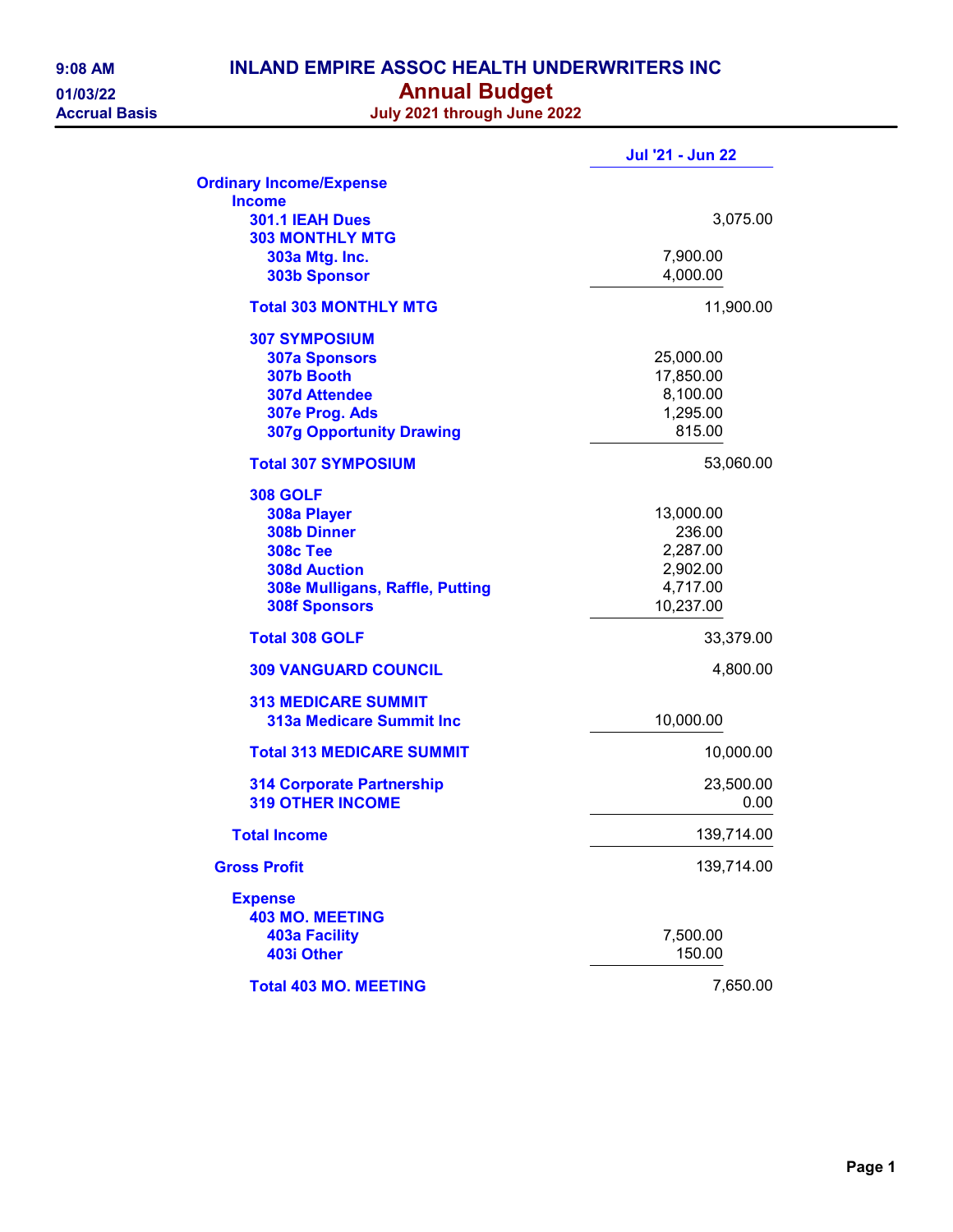| $9:08$ AM           |
|---------------------|
| 01/03/22            |
| <b>Accrual Basi</b> |

## INLAND EMPIRE ASSOC HEALTH UNDERWRITERS INC 01/03/22 **Annual Budget**

Accrual Basis July 2021 through June 2022

|                                     | <b>Jul '21 - Jun 22</b> |
|-------------------------------------|-------------------------|
| <b>407 SYMPOSIUM</b>                |                         |
| 407b Site                           | 20,000.00               |
| <b>407d Spkr Fees</b>               | 1,500.00                |
| <b>407e Spkr Accom</b>              | 800.00                  |
| <b>407f Prizes</b>                  | 1,600.00                |
| <b>407g Printing</b>                | 637.00                  |
| 407i Program                        | 650.00                  |
| <b>407j Registration</b>            | 400.00                  |
| 407k Other                          | 1,600.00                |
|                                     |                         |
| <b>Total 407 SYMPOSIUM</b>          | 27,187.00               |
| 408 GOLF                            |                         |
| <b>408a Facilities</b>              | 9,055.00                |
| <b>408b Meals &amp; Drinks</b>      | 10,336.00               |
| <b>408c Awards</b>                  | 1,000.00                |
| <b>408d Printing</b>                | 106.00                  |
|                                     | 1,200.00                |
| <b>408f Prizes</b>                  |                         |
| 408g Other                          | 1,200.00                |
| <b>408h Charity</b>                 | 3,500.00                |
| <b>Total 408 GOLF</b>               | 26,397.00               |
| <b>409 VANGUARD COUNCIL</b>         |                         |
| <b>409a Facilities</b>              | 1,000.00                |
| <b>409b Meals</b>                   | 1,000.00                |
|                                     |                         |
| <b>Total 409 VANGUARD COUNCIL</b>   | 2,000.00                |
| <b>410 EXECUTIVE DIRECTOR</b>       |                         |
| <b>410a Compensation</b>            | 44,454.00               |
| <b>Total 410 EXECUTIVE DIRECTOR</b> | 44,454.00               |
|                                     |                         |
| 412 EXEC. DIR. OFF. EXP.            |                         |
| 412a Postage                        | 365.00                  |
| <b>412b Printing</b>                | 200.00                  |
| <b>412d Telephone</b>               | 365.00                  |
| 412e Misc. Office Exp.              | 20.00                   |
| Total 412 EXEC, DIR, OFF, EXP.      | 950.00                  |
|                                     |                         |
| <b>414 MEDIA</b>                    |                         |
| 414c Website                        | 477.00                  |
| <b>Total 414 MEDIA</b>              | 477.00                  |
|                                     |                         |
| <b>416 BOARD</b>                    |                         |
| <b>416a Meeting</b>                 | 140.00                  |
| <b>Total 416 BOARD</b>              | 140.00                  |
|                                     |                         |
| <b>417 PRESIDENT</b>                |                         |
| 417b CAP Conf DC                    | 300.00                  |
| <b>Total 417 PRESIDENT</b>          | 300.00                  |
|                                     |                         |